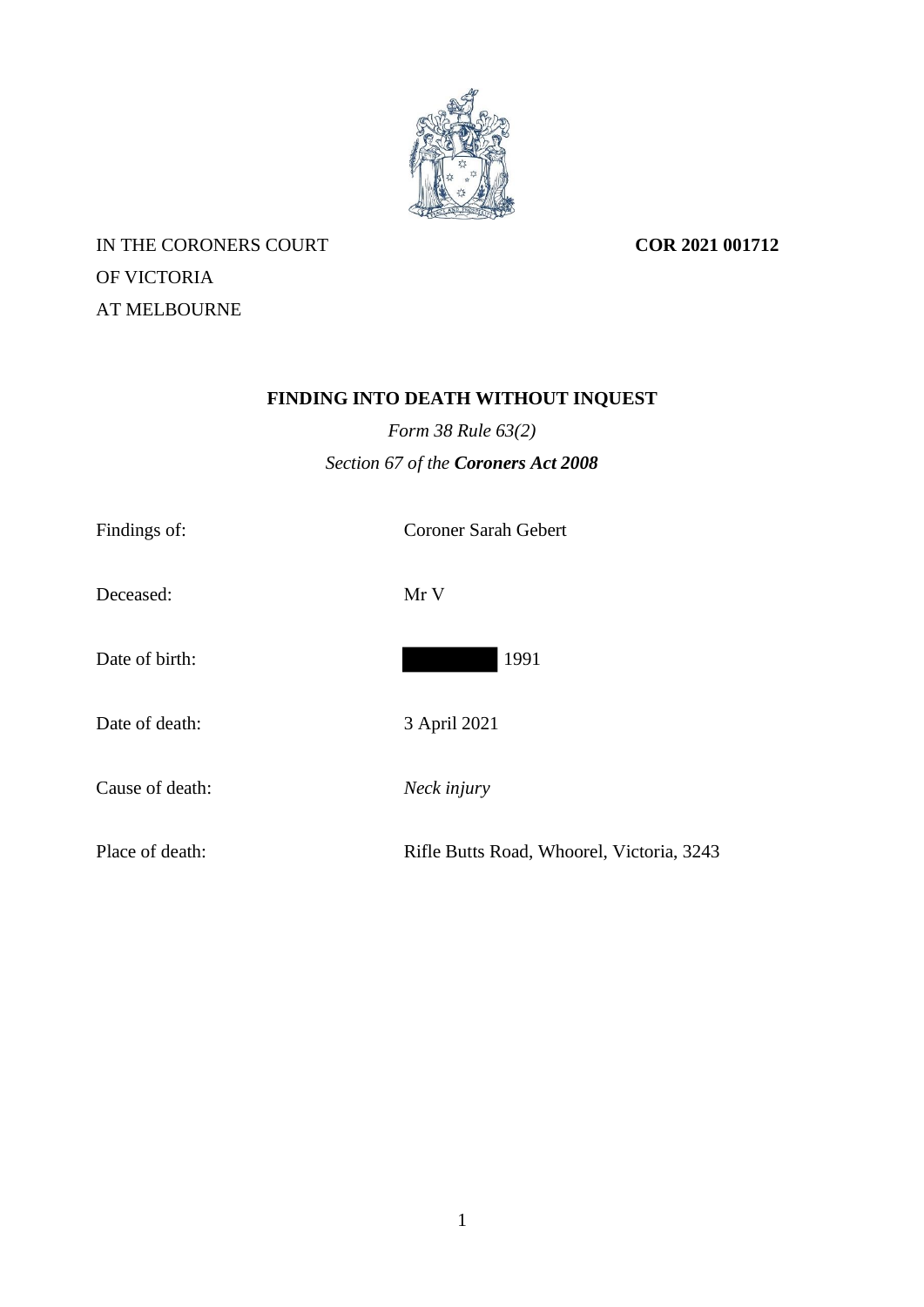### **INTRODUCTION**

- 1. Mr V, born 1991, was 29 years old at the time of his death. He is survived by his mother, his partner, and his son,
- 2. Mr V was involved in a motorbike accident at a young age and was later diagnosed with osteo-arthritis and chronic back pain. His general practitioner noted that he was suffering from a disc prolapse and mild degenerative changes of his right hip for which he was prescribed amitriptyline, naproxen, and orphenadrine.
- 3. described Mr Vas a *very good driver* but stated that he *did like to speed* and was a *bit of a hoon*. He held a current Victorian Driver's Licence and had previously had his licence suspended for three months in 2019 for speeding offences.
- 4. On 3 April 2021, Mr V died as a result of a neck injury sustained in a motor vehicle collision on Rifle Butts Road, Whoorel.

## **THE CORONIAL INVESTIGATION**

- 5. Mr V's death was reported to the Coroner as it appeared to fall within the definition of a reportable death in the Coroners Act 2008 (Vic) (**the Act**). A reportable death includes a death that appears to be unnatural or violent, or to have resulted, directly or indirectly, from an accident or injury.
- 6. A coroner independently investigates reportable deaths to establish, if possible, identity, medical cause of death and surrounding circumstances. Surrounding circumstances are limited to events which are sufficiently proximate and causally related to the death. The purpose of a coronial investigation is to establish the facts, not to cast blame or determine criminal or civil liability. Coroners make findings on the balance of probabilities, not proof beyond reasonable doubt.<sup>2</sup>
- 7. Under the Act, coroners also have the important functions of helping to prevent deaths and promoting public health and safety and the administration of justice through the making of

Referred to as 'Mr V' unless more formality is required.

<sup>2</sup> This is subject to the principles enunciated in *Briginshaw v Briginshaw* (1938) 60 CLR 336. The effect of this and similar authorities is that coroners should not make adverse findings against, or comments about, individuals unless the evidence provides a comfortable level of satisfaction as to those matters taking into account the consequences of such findings or comments.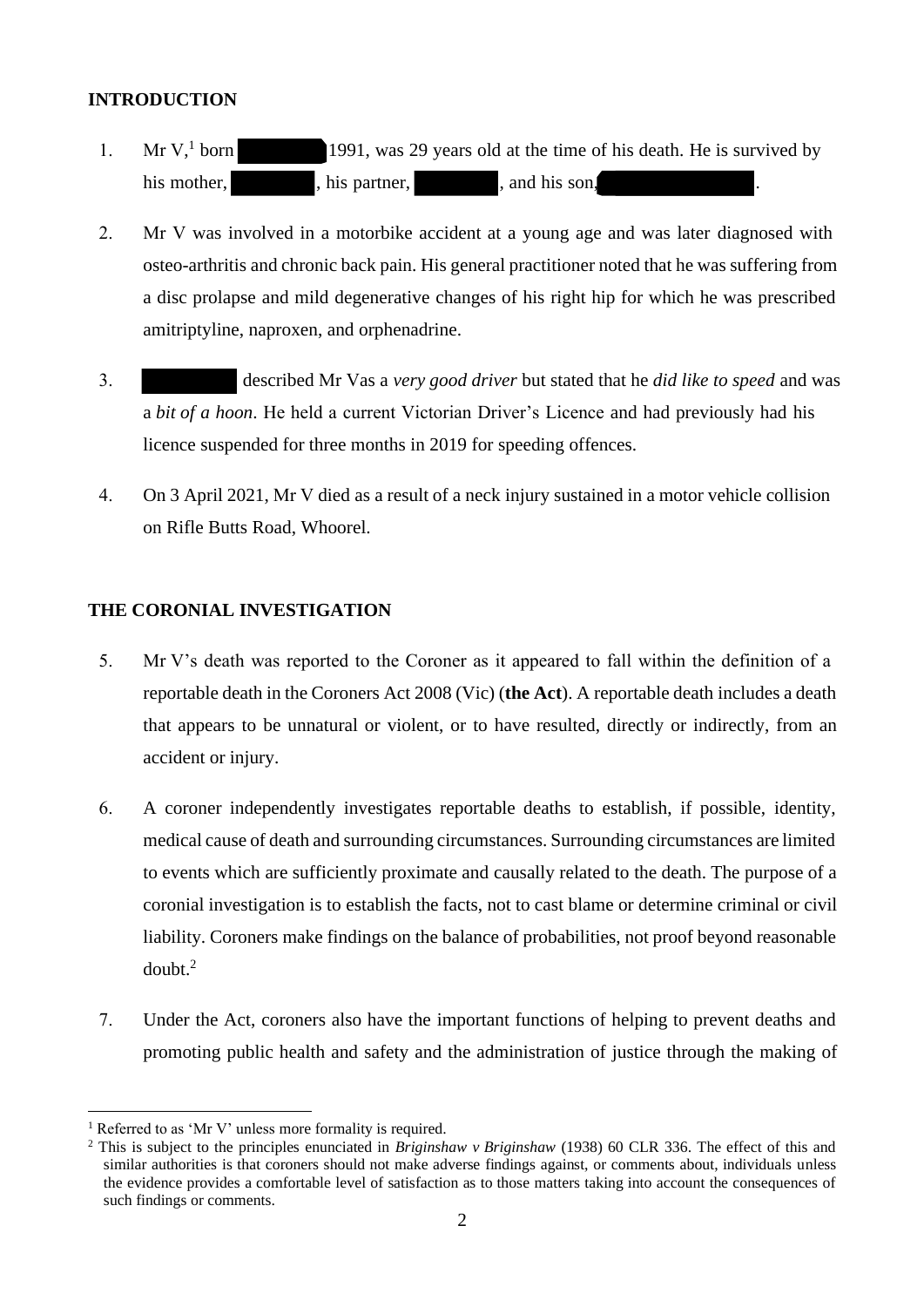comments or recommendations in appropriate cases about any matter connected to the death under investigation.

- 8. Victoria Police assigned Senior Constable Johan Wisewould (**SC Wisewould**) to be the Coroner's Investigator for the investigation into Mr V's death. SC Wisewould conducted inquiries on my behalf, including taking statements from witnesses and compiling a coronial brief of evidence. The brief comprises statements from Mr V's family members, responders to the collision, emergency services who attended the incident, Mr V's treating practitioner, the forensic pathologist who examined him, as well as other relevant documentation.
- 9. I have based this finding on the evidence contained in the coronial brief.
- 10. After considering all the material obtained during the coronial investigation, I determined that I had sufficient information to complete my tasks as coroner and that further investigation was not required.  Whilst I have reviewed all the material, I will only refer to that which is directly relevant to my findings or necessary for narrative clarity.

#### **Background**

11. On 1 April 2021, Mr V, and went on a holiday to the Warrnambool Discovery Park. They had arranged to stay there until 4 April and drove there in 's 2005 Holden's Commodore sedan, registration , which Mr V had serviced the previous month. The following day, the family went sightseeing around Portland before returning to their room that evening.

#### **CIRCUMSTANCES IN WHICH THE DEATH OCCURRED**

- 12. On 3 April 2021, the group travelled to Lorne via the Great Ocean Road with Mr V driving. They were unfamiliar with the area and were using  $\blacksquare$  's phone GPS function to navigate them down Rifle Butts Road during the return trip. stated that Mr V began accelerating *as anyone else would* as they drove along the road however, she stated that she was unable to recall the exact speed that Mr V was going prior to the collision.
- 13. At approximately 2.20pm, the Commodore encountered a dip in the road which described as *scary* and feeling like a *roller coaster ride*. The vehicle became airborne for approximately 26 metres before impacting back on the road surface. Following the impact, Mr V lost control of the Commodore which rotated in anti-clockwise direction and collided with a farm fence on the side of the road before rolling and coming to rest on its roof approximately 195 metres from the road in an adjacent farming paddock.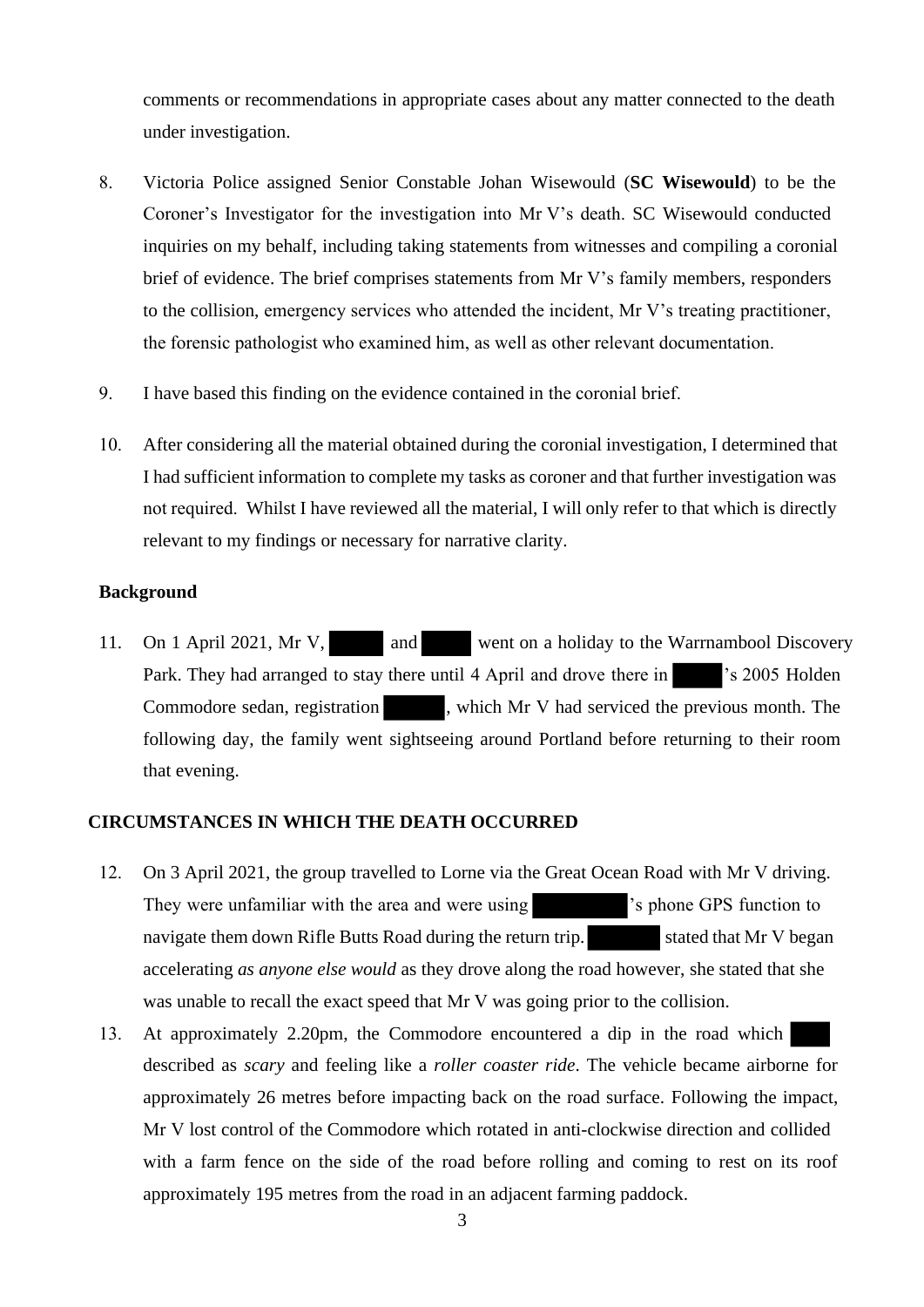- 14. stated that she *woke up out of the car* but could not recall how she managed to extricate herself from the wreck. At 2.30pm, near-by residents attended to the incident after receiving a Vic Emergency Alert of the collision. On arrival, they found standing near the road, with and Mr V still inside the vehicle.
- 15. The responders managed to retrieve from the vehicle who was not seriously injured, likely as a result of his five-point harness which he was wearing during the journey. The responder then checked on Mr V who was trapped in the vehicle however he was found to be unresponsive and did not have a pulse.
- 16. Emergency services attended the incident at 2.46pm and confirmed that Mr V was deceased. and were then conveyed to hospital with non-life-threatening injuries.

#### Rifle Butts Road

- 17. Rifle Butts Road, Whoorel, is a two-way bitumen road travelling in an east-west direction with a single lane for traffic in each direction. The road is undivided and lane markings are present at either end of the road. It has a default speed limit of 100km/hr. The surface varies from good to poor condition along the length of the road, with an unpaved shoulder consisting of dirt and grass, and is bordered by farming paddocks.
- 18. At the location where the collision occurred, there is a steep decline in the road approximately five kilometres from the western entrance. At this section, there are two lanes separated by double white lines. Guttering and safety railing borders the road during the descent. There is a dip in the road that is approximately 21 metres long, is approximately 70 mm in depth, and has a sunken road appearance.
- 19. Records from Colac Otway Shire Council indicate that frequent maintenance and repairs were conducted on Rifle Butts Road during the  $2020 - 2021$  period, however these predominantly pertain to pothole repairs and breaks in the road edge with temporary speed reductions. I note that none of the recorded maintenance repairs pertained to the dip itself.

#### Police investigation

20. Detective Senior Constable Melanie MacFarlane (**DSC MacFarlane**) of the Victoria Police Forensic Services Department reviewed the circumstances of the collision and provided a report dated 30 April 2021.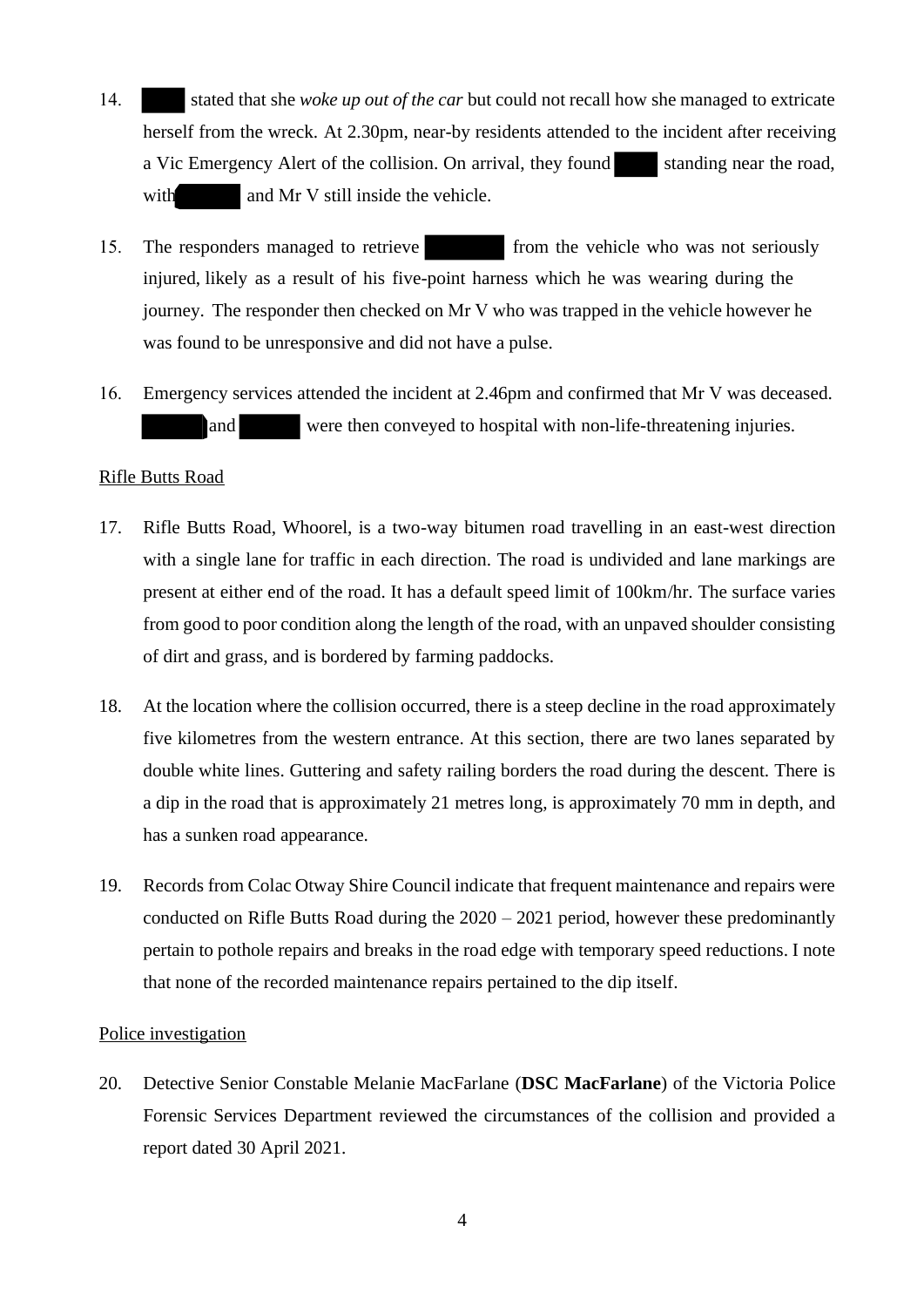- 21. DSC MacFarlane noted the presence of scratch marks in the road surface at the base of the large hill. These were consistent with scratch marks observed on the undercarriage of the Commodore driven by Mr V at the time of the incident, indicating that the vehicle's suspension had 'bottomed out' after impacting the road surface, the resulting force likely contributing to a loss of control and subsequent collision.
- 22. A reconstruction of the incident conducted by Victoria Police demonstrated that a vehicle, travelling at 100km/hr, became airborne after encountering the dip in the road for six to 10 metres before returning to the road surface.
- 23. DSC MacFarlane also noted that the presence of tyre marks at the scene of the collision were consistent with the Commodore having been oversteered following the impact, resulting in it rotating in an anti-clockwise direction before impacting the fence post and rolling.
- 24. DSC MacFarlane further calculated that Mr V's vehicle was travelling in a westerly direction at a speed between 104 and 116 km/hr at the time of the collision, however DSC MacFarlane was unable to determine the speed of the vehicle whilst it was travelling downhill.
- 25. Senior Constable Brett Gardner **(SC Gardner**) of the Victoria Police Collision Reconstruction Mechanical Investigation Unit conducted a mechanical inspection of the Commodore and provided a report dated 30 May 2021.
- 26. SC Gardner's examination of the vehicle did not reveal any mechanical faults, failures, or conditions that would have caused or contributed to the collision.
- 27. SC Wisewould concluded that there were several contributing factors to the collision, including Mr V's unfamiliarity with the area, the construction of Rifle Butts Road and its poor condition, and the speed of the vehicle prior to the fatal collision. SC Wisewould noted that the dip in the road would not have been visible to Mr V who was unaware of its presence and therefore, could not have known to approach the area with caution.

### **IDENTITY**

- 28. On 7 April 2021, visually identified Mr V, born 1991, whom he had known for 29 years.
- 29. Identity is not in dispute and requires no further investigation.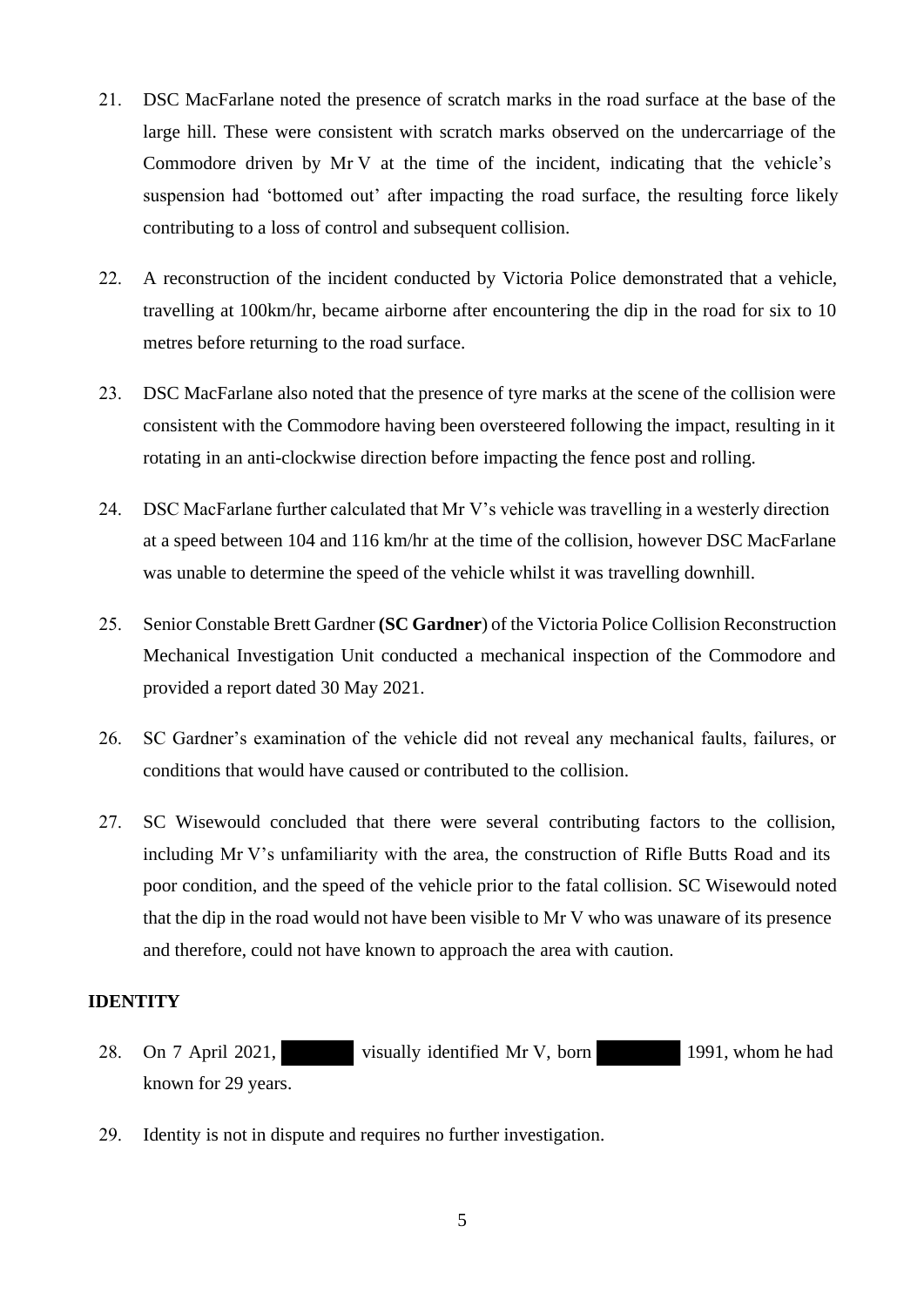#### **CAUSE OF DEATH**

- 30. On 8 April 2021, Dr Joanna Glengarry, a specialist forensic pathologist practising at the Victorian Institute of Forensic Medicine (**VIFM**), conducted an autopsy and provided a written report dated 10 May 2021.
- 31. The autopsy revealed a high cervical spinal injury, as well as other traumatic injuries. Dr Glengarry noted that this particular injury may be associated with significant damage to vital centres within the spinal cord and has a high mortality rate.
- 32. Dr Glengarry observed that there was no significant natural disease and, in particular, no evidence of cardiac disease.
- 33. Dr Glengarry concluded that a reasonable cause of Mr V's death was from a '*neck injury*'.
- 34. Toxicological analysis of post-mortem samples did not identify the presence of any alcohol or any commons drugs or poisons.
- 35. I accept Dr Glengarry's opinion

#### **FINDINGS AND CONCLUSION**

- 36. After reviewing the available evidence, I agree with SC Wisewould's conclusions regarding the probable cause of the fatal collision. Mr V and were not locals to the area and were therefore unfamiliar with the road's condition and need for caution when descending that particular section of road.
- 37. As already noted, Mr V's vehicle was travelling in a westerly direction at a speed between 104 and 116 km/hr at the time of the collision, but the speed of the vehicle whilst it was travelling downhill was unable to be determined. The Coroner's investigator however concluded that Mr V is likely to have approached the dip at a speed greater than the speed limit of 100 km/hr, noting that the speed at which Mr V was travelling was fast enough for the vehicle to travel approximately 26 metres whilst airborne, compared to approximately 6 to 10 metres of the police vehicle travelling at 100 km/hr.
- 38. Pursuant to section 67(1) of the Act I make the following findings:
	- a) the identity of the deceased was Mr V, born 1991;
	- b) the death occurred on 3 April 2021 on Rifle Butts Road, Whoorel from a *neck injury*; and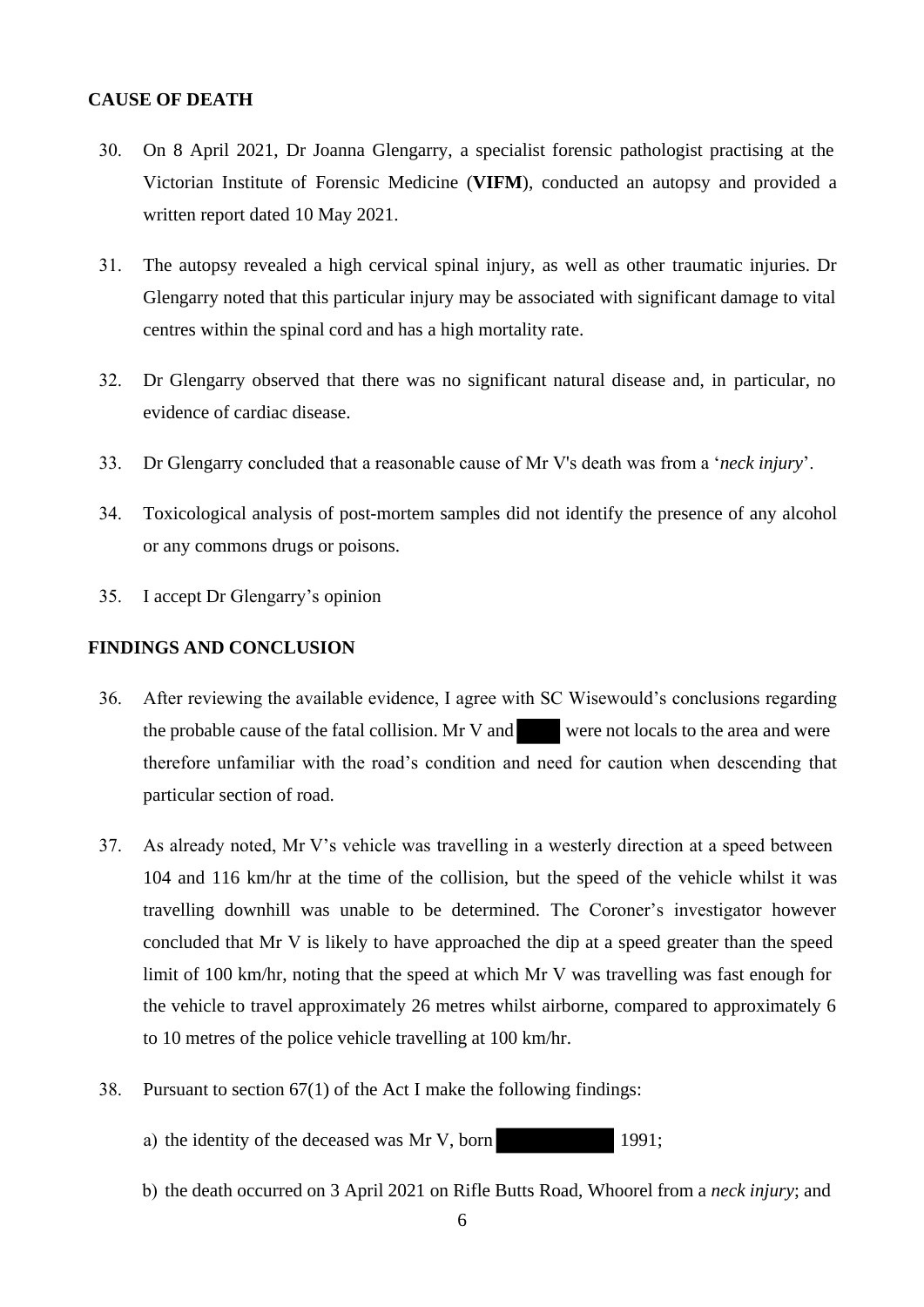- c) the death occurred in the circumstances described above.
- 39. I convey my sincere condolences to Mr V's family for their loss.

### **RECOMMENDATIONS**

- 40. During the course of his investigation into the cause of Mr V's death, SC Wisewould identified several improvement opportunities in regard to the state of Rifle Butts Road (at the time of the incident). After reviewing these suggestions, I consider they represent valid prevention opportunities.
- 41. Therefore, pursuant to section 72(2) of the Act, I make the following recommendations:
	- (i) *Hazard/warning signage should be installed at the relevant section of Rifle Butts Road, Whoorel pending elimination of the dip, described by investigators as a sunken part of the road surface approximately 21 metres long.*
	- (ii) *Colac Otway Shire investigate the cause of the dip in the road and make repairs to eliminate the dip.*
	- (iii) *Permanent hazard/warning signage should be installed at the relevant section of road should the dip become a recurring issue following the repairs.*
	- (iv) *The speed limit for the relevant section of road, including the lead-up to the crest, should be reduced.*
- 42. Pursuant to section 73(1B) of the Act, I order that this finding (in a redacted format) be published on the Coroners Court of Victoria website in accordance with the rules.
- 43. I direct that a copy of this finding be provided to the following:

#### **Senior Next of Kin**

#### **Colac Otway Shire**

**Senior Constable Johan Wisewould, Victoria Police, Coroner's Investigator**